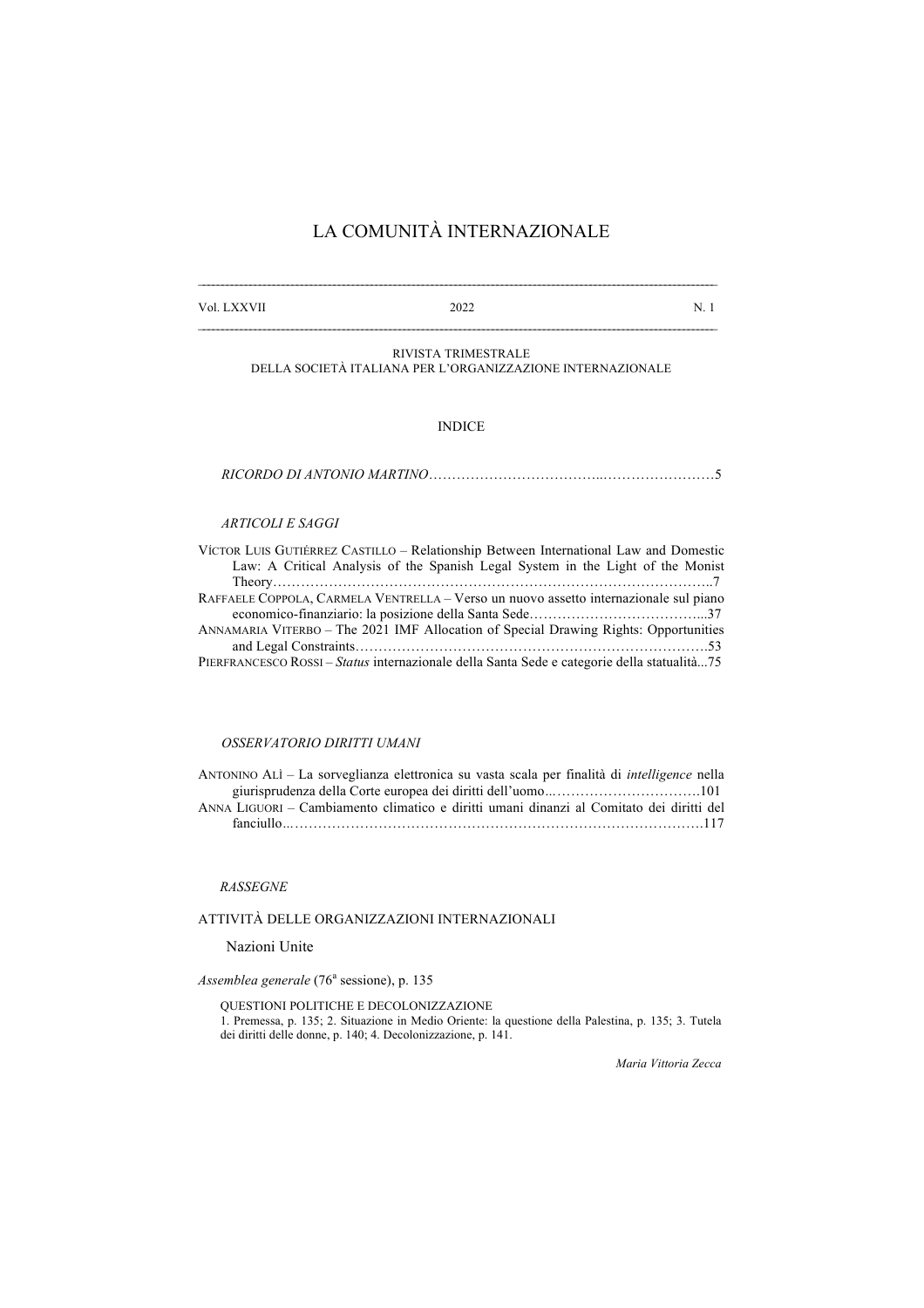*Consiglio di sicurezza* (aprile-giugno 2021), p. 147

1. Considerazioni introduttive, p. 147; 2. Il rinnovo dei mandati delle *peacekeeping operations*, di missioni di osservazione e di altri meccanismi, p. 147; 3. Il rinnovo dei mandati dei meccanismi istituiti ai sensi del capitolo VII della Carta, delle autorizzazioni alle forze multinazionali e delle misure sanzionatorie imposte nei confronti di Stati, altri enti e individui, p. 147; 4. Questioni istituzionali: secondo mandato da Segretario generale per António Guterres ed elezione di un nuovo giudice della Corte internazionale di giustizia, p. 149; 5. La protezione dei civili nei conflitti armati, p. 150; 6. La situazione in Libia fra monitoraggio del cessate il fuoco ed elezioni politiche e presidenziali, p. 151.

*Luigi D'Ettorre*

Istituti Specializzati delle Nazioni Unite e altre organizzazioni e istituzioni internazionali

ORGANIZZAZIONI REGIONALI IN ASIA-PACIFICO L'attività nel 2018-2021, p. 153

*Piero Pennetta*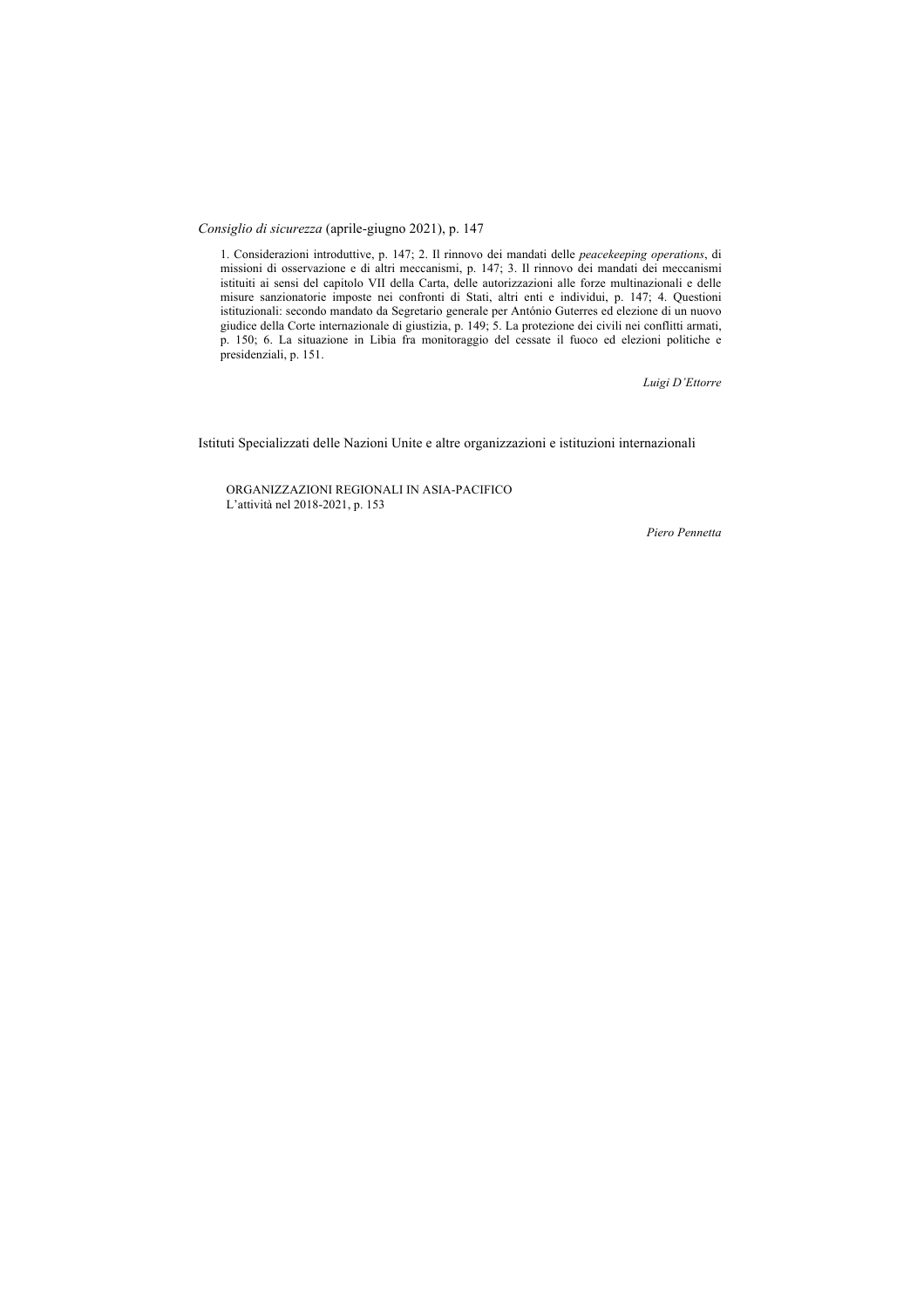# LA COMUNITÀ INTERNAZIONALE

| Vol. LXXVII | 2022 | N |
|-------------|------|---|
|             |      |   |

QUARTERLY JOURNAL OF THE ITALIAN SOCIETY FOR INTERNATIONAL ORGANIZATION

## SUMMARY

#### *ARTICLES AND ESSAYS*

| VÍCTOR LUIS GUTIÉRREZ CASTILLO – Relationship Between International Law and Domestic       |
|--------------------------------------------------------------------------------------------|
| Law: A Critical Analysis of the Spanish Legal System in the Light of the Monist            |
|                                                                                            |
| RAFFAELE COPPOLA, CARMELA VENTRELLA - Towards a New International Economic-                |
|                                                                                            |
| ANNAMARIA VITERBO – The 2021 IMF Allocation of Special Drawing Rights: Opportunities       |
|                                                                                            |
| PIERFRANCESCO ROSSI – International Status of the Holy See and the Criteria of Statehood75 |

### *HUMAN RIGHTS OBSERVATORY*

| ANTONINO ALI – Electronic Surveillance for Intelligence Purposes on a Large Scale in the |  |
|------------------------------------------------------------------------------------------|--|
|                                                                                          |  |
| ANNA LIGUORI – Climate Change and Human Rights at the UN Committee on the Rights of      |  |
|                                                                                          |  |

### *SURVEYS*

ACTIVITY OF INTERNATIONAL ORGANIZATIONS

United Nations

*General Assembly* (76<sup>th</sup> session), p. 135

POLITICAL ISSUES AND DECOLONIZATION 1. Preliminary remarks, p. 135; 2. Situation in the Middle East: the Palestinian issue, p. 135; 3. Protection of women's rights, p. 140; 4. Decolonization, p. 141.

*Maria Vittoria Zecca*